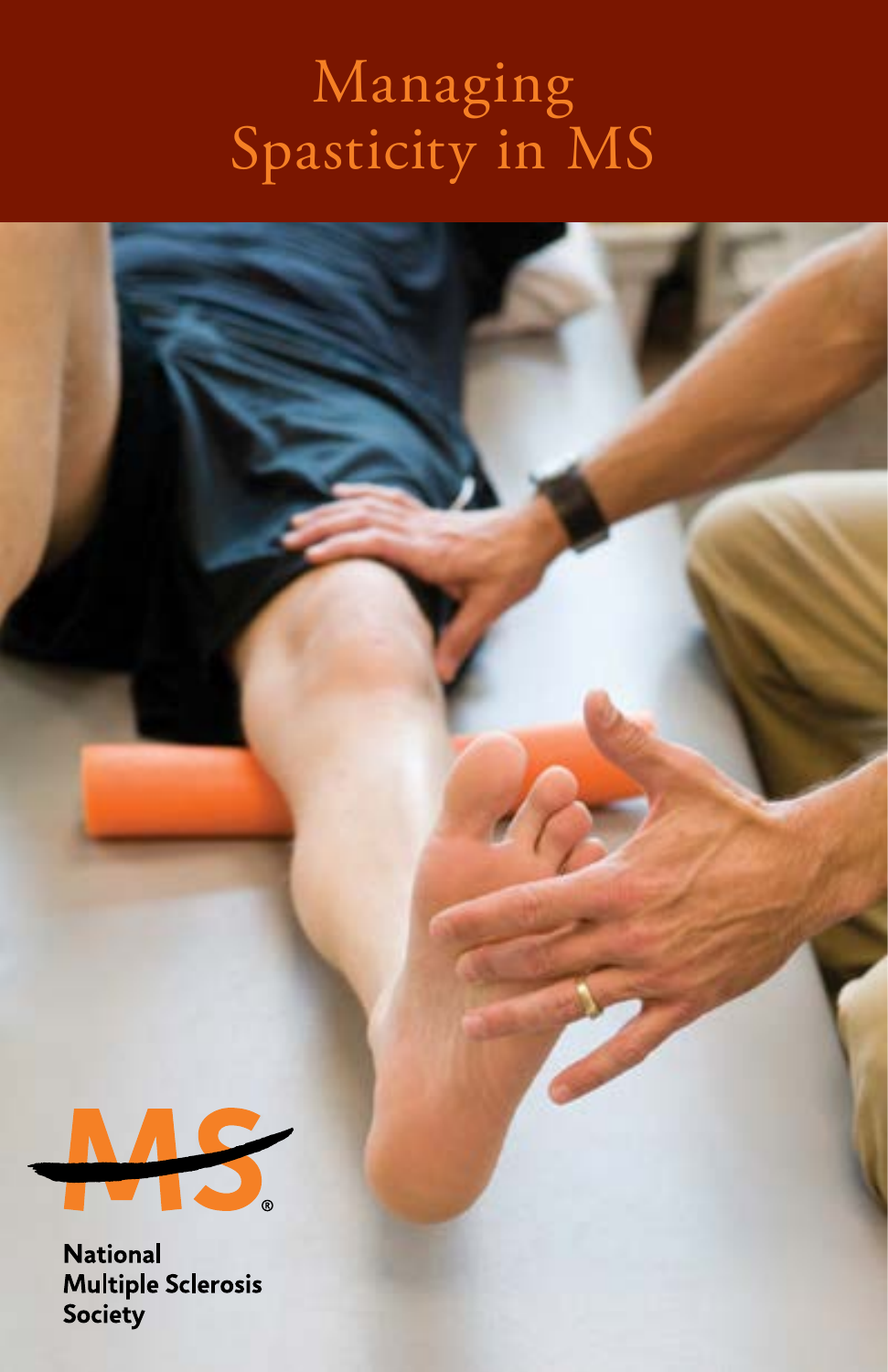# Managing Spasticity in MS

BY NANCY J. HOLLAND, EdD, WITH SERENA STOCKWELL

Nancy J. Holland is a past vice president of Clinical Programs at the National Multiple Sclerosis Society. Serena Stockwell is a professional science writer.

Reviewed by James Bowen, MD; Sharon Dodge, MS activist; Barbara Giesser, MD; Pat Kennedy, RN, CNP, MSCN; Sue Kushner, MS, PT; Jerry Wolinsky, MD.

Reviewed and updated by Kelli Doern, PT, DPT, NCS, MSCS

© 2020 NATIONAL MS SOCIETY. ALL RIGHTS RESERVED.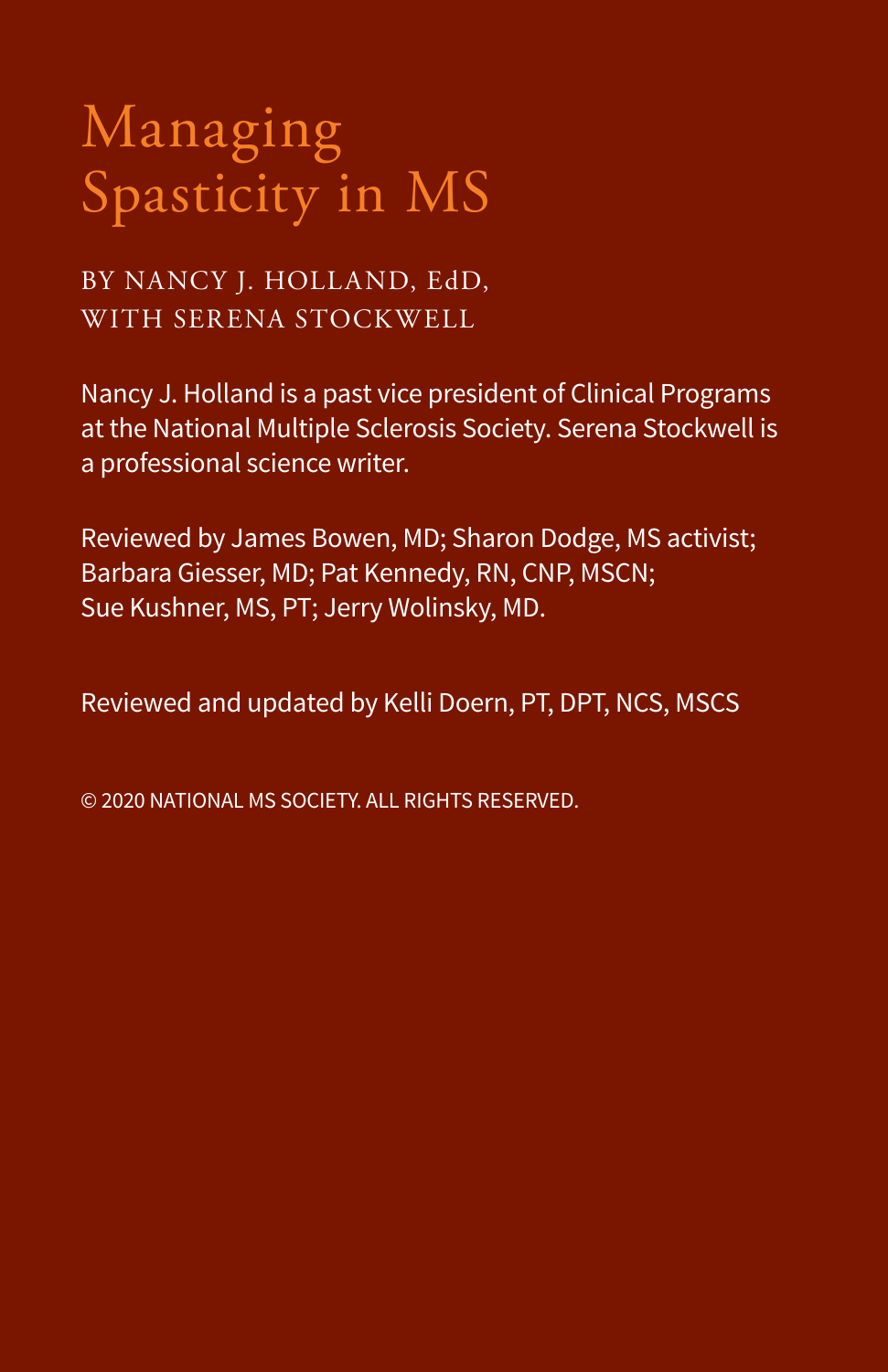# Introduction

Spasticity is one of the most challenging of all MS symptoms occurring in as many as 80% of people living with the disease. It comes and goes. It feels different to different people — and even to the same person at different times.

#### **What is spasticity?**

The word spasticity refers to involuntary muscle stiffness and can interfere with normal movement, speech and gait (walking).

Spasticity is caused by poor signaling between your brain and the muscles due to demyelination, resulting in increased muscle tone, muscle spasms and sometimes pain because those signals are not being transmitted correctly.

Spasticity may be made worse by stress, sudden movements, extreme temperatures/humidity, tight clothing/shoes, poor posture, constipation or infections. If left untreated, spasticity may lead to permanent muscle shortening (contractures) or pressure ulcers. For many people, the extra effort needed to move around – when muscles are spastic – contributes significantly to fatigue. On the other hand, spasticity can also compensate for muscle weakness, making it easier to stand, walk and move.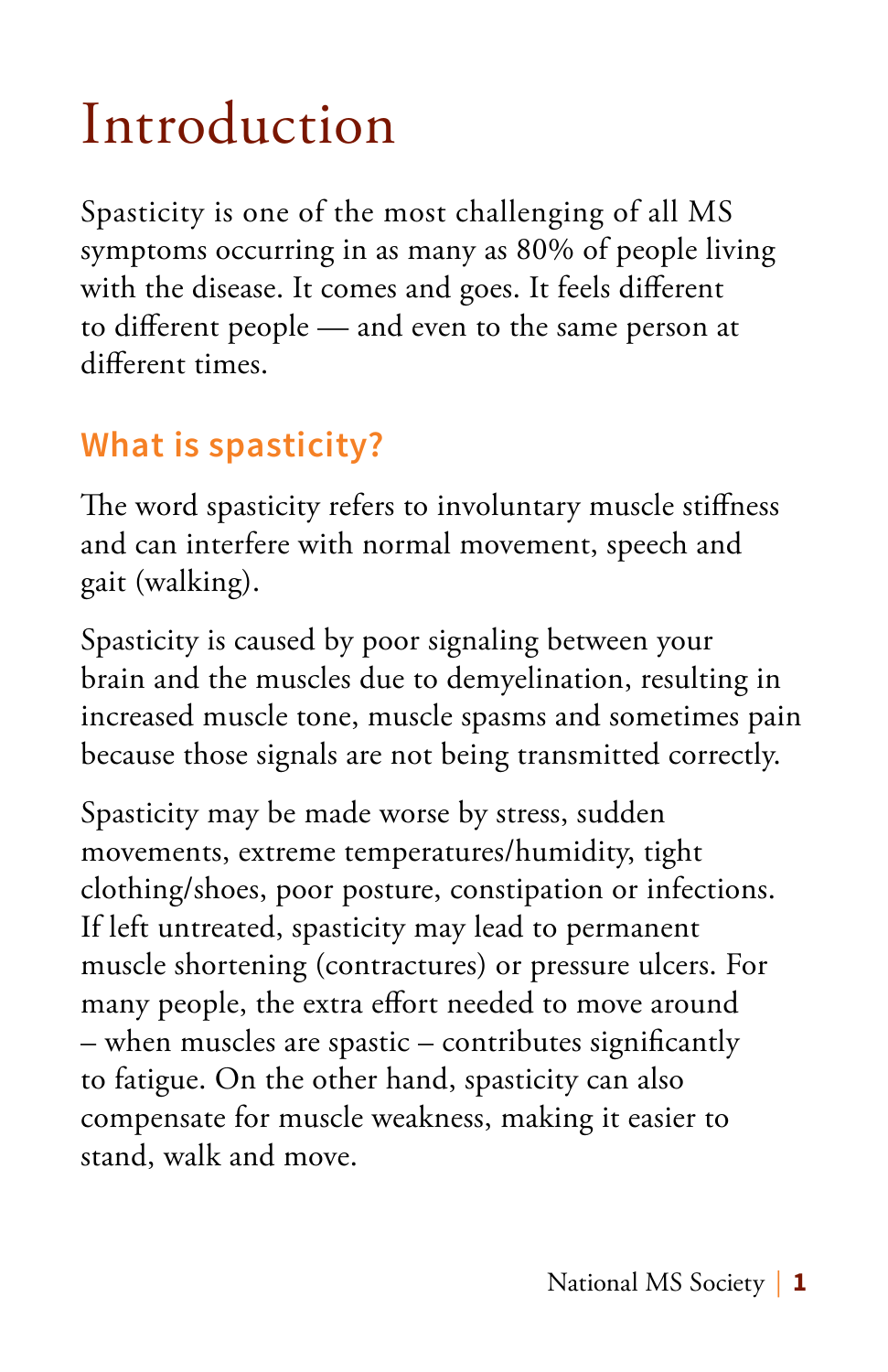There are two common patterns of MS-related spasms: flexor and extensor. Flexor spasticity is defined as an involuntary bending of the hips or knees up toward the chest (mostly involving the hamstring muscles on the back of the upper leg). Extensor spasticity is an involuntary straightening of the legs, mostly involving the quadricep muscles (front of the upper leg), the adductors (inner thigh muscles) and trunk. In extensor spasticity, hips and knees remain straight with the legs very close together or crossed over at the ankles. MS-related spasms can interfere with walking, climbing stairs, transfers, balance and coordination.

Spasticity may affect the upper extremities, but is more common in the lower extremities. Shoulder musculature, elbows, wrists and hands may be impaired in some people with MS. Any upper extremity spasticity may greatly interfere with normal functioning and activities of daily living including bathing, eating, handwriting, dressing and typing.

#### **How is spasticity assessed?**

The presence and degree of spasticity can be determined by your healthcare provider. He or she will stretch your legs to check for involuntary resistance. For example, if your leg is spastic, your muscles will automatically resist when it is moved quickly. If spasticity is mild, there will be minimal resistance; if the spasticity is severe, your leg may be so stiff that it cannot be bent at all. Overactive reflexes are also an indication of spasticity.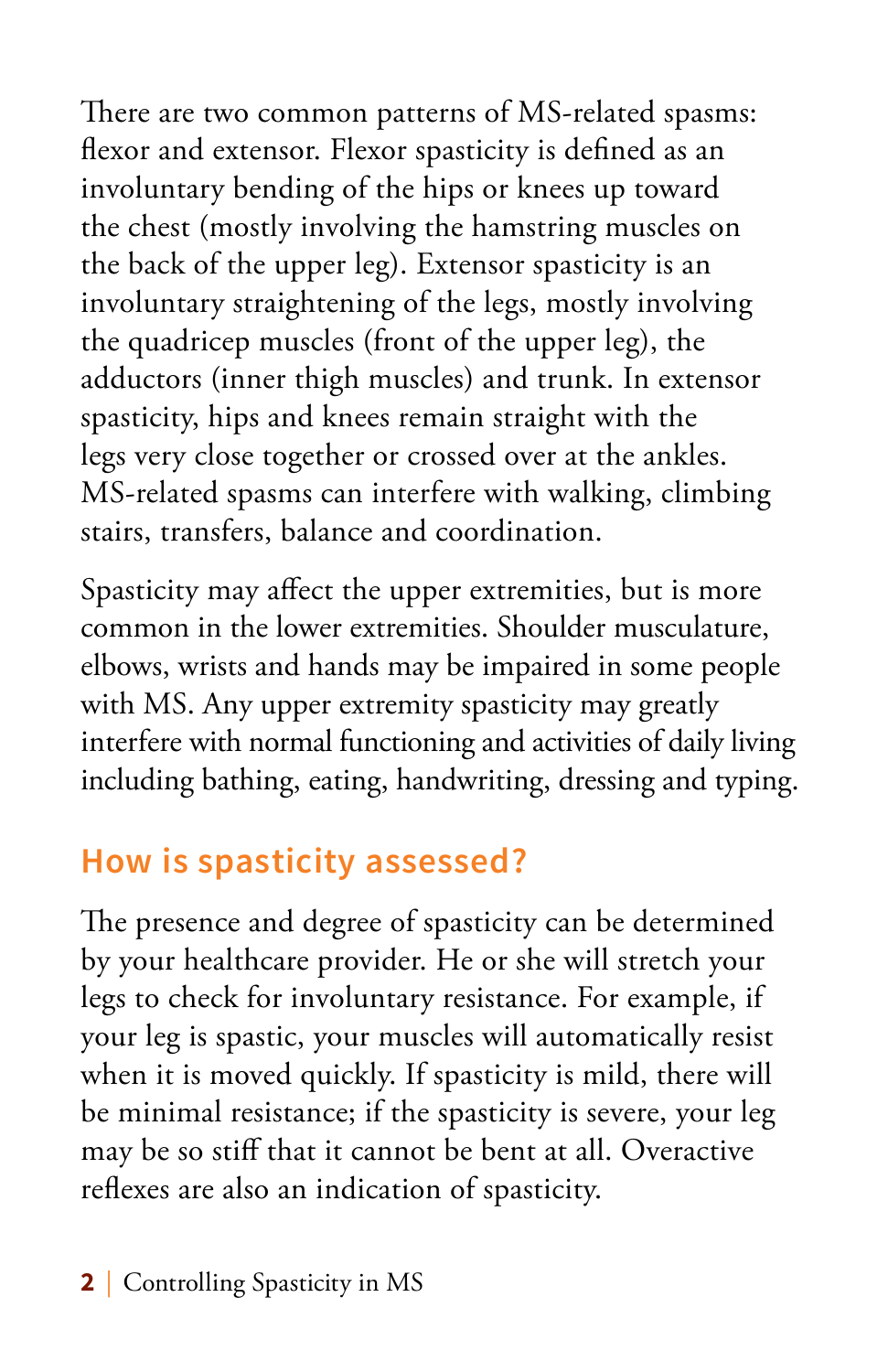# Treatment

#### **Treatment goals**

Spasticity interferes with daily activities, so the primary goal of treatment is to reduce the negative effects as much as possible. Sections of this booklet detail what can be accomplished by physical therapy, medication, orthotic devices (splints or braces) and occupational therapy. Some strategies seek to relieve the affected muscles; others involve learning to work around spasticity by adopting new ways of doing things.

Treatment also aims to prevent the serious complications of spasticity. These include contractures (frozen or immobilized joints) and pressure sores. Since these complications also act as spasticity triggers, they can set off a dangerous escalation of symptoms.

Contractures are not only painful and disabling, but can become permanent if left untreated, resulting in upper or lower extremities that may not regain full range of motion or may experience limited joint mobility. Treatment (and prevention) of contractures usually combines medication to relieve spasticity with physical and occupational therapy. Surgical measures are considered for those rare cases of spasticity that defy all other treatments.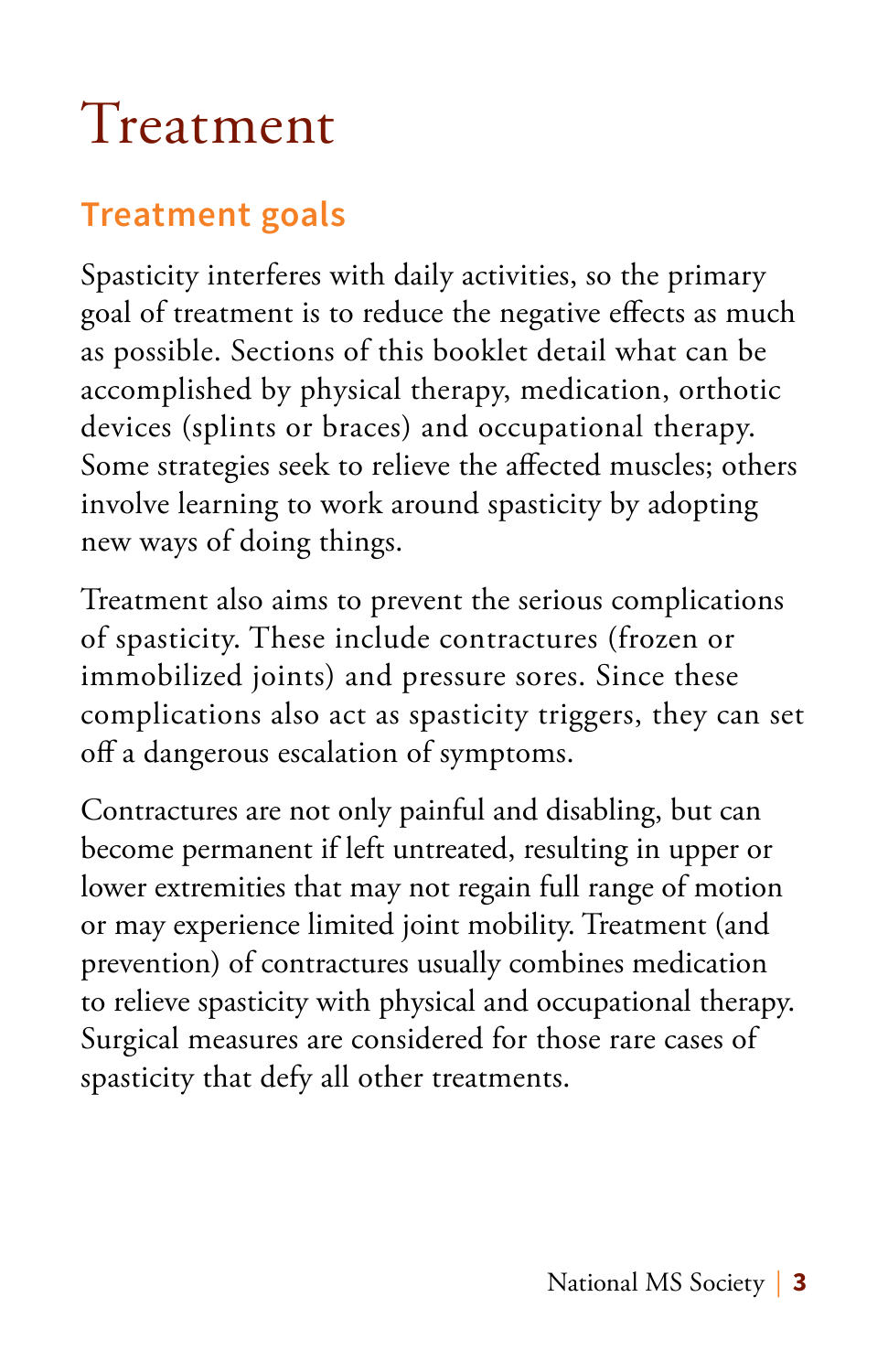### **The treatment partnership**

Because the condition is so individualized, successful treatment of spasticity demands a true partnership between you and your healthcare team. Your family also plays an important role. The first step in building a good treatment partnership is learning about the range of available treatment strategies.

Treatment begins with your healthcare provider recommending ways to relieve the symptoms. Strategies may include exercise, medication, assistive devices (orthotics) and/or changes in daily activities. Your healthcare provider may make referrals to other healthcare professionals, such as a physical therapist (PT) or occupational therapist (OT).

#### **Physical therapy**

A physical therapist (PT) recommends and teaches specific exercises and movements that can increase flexibility and relieve or decrease spasticity. They may also use bracing and assistive devices for spasticity treatment.

First, you will have several tests that measure muscle tone, resistance, strength, balance and coordination. You'll also be asked about your general functioning in routine daily activities. Your ambulation or mobility will most likely be assessed.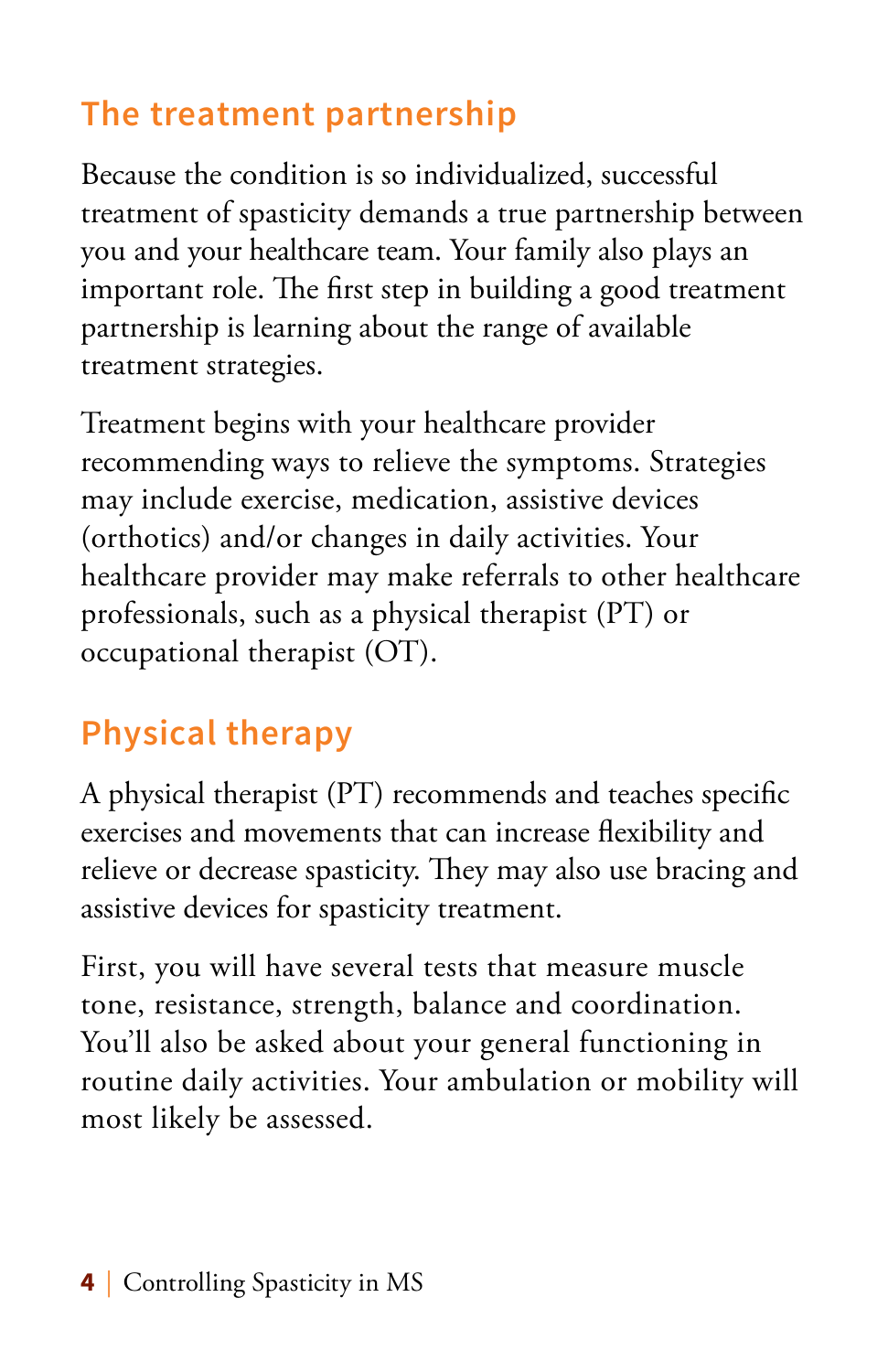In addition to stretching exercises you do yourself, PTs also relieve spasticity with specific exercises (done with the help of another person) to stretch and relax shortened muscle fibers, increase joint movement, extend contracted muscles and improve circulation. Some of these techniques may be taught to a family member or helper so that they can be performed on a routine basis at home. Physical therapy can also help maintain range of motion to prevent contractures.

Strengthening exercises prescribed by the PT are important because a muscle that is spastic is not necessarily strong. And strengthening the spastic muscles, as well as the muscles that oppose the spastic ones, may be particularly beneficial. This is like making sure that both the "push" and the "pull" of the muscles are in good condition.

Hydrotherapy (therapy done in the water) may also be recommended as well as local application of cold packs. Hydrotherapy is a very effective way to temporarily relax spastic limbs, especially when used in combination with gentle stretching.

For those who are unable to stand independently, a standing frame allows for stretching of leg muscles, as well as pressure on the leg bones, which helps limit bone mineral loss (osteoporosis).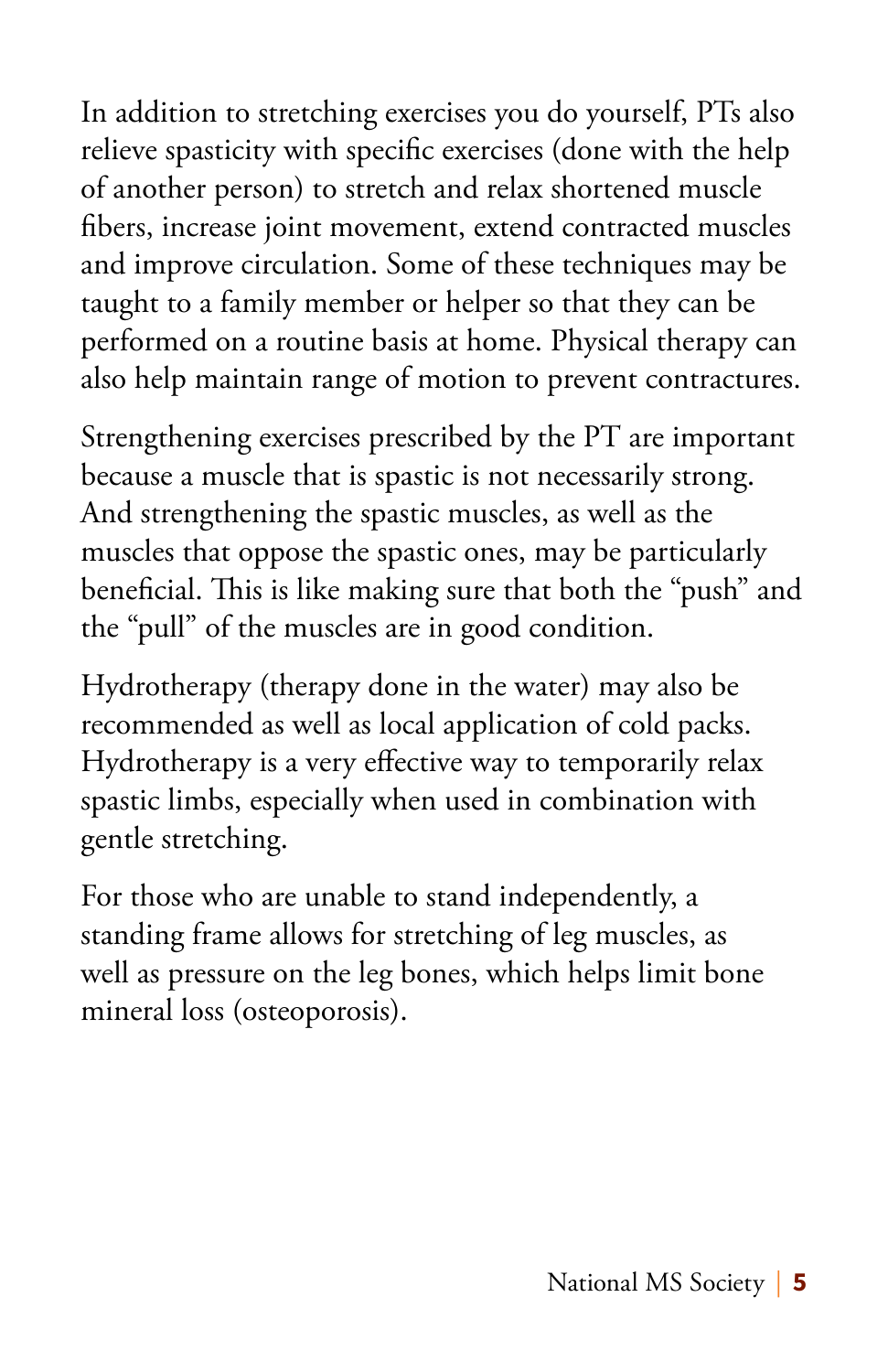### **Occupational therapy**

Occupational therapists (OTs) are experts in modifications that make daily life with spasticity more comfortable and enhance independence. Individualized training can be very helpful in making daily activities such as dressing and showering easier and more energy efficient. Home modifications might include replacing small drawer pulls with large knobs, spraying drawer tracks with silicone to make the drawers glide, or lowering the clothes bar in your closets. Your OT may recommend assistive devices and will often have samples to let you try in order to determine what works best.

#### Here is a small sample:

- $\blacksquare$  Dressing aids: These include stocking aids, long-handled shoehorns and shoe/boot removers, which allow you to dress with a minimum of bending if you are experiencing stiffness in your trunk or legs; elastic shoelaces that let you slip in and out of shoes without having to retie them; zipper pulls and more.
- $\blacksquare$  Toiletry and grooming aids: In addition to electric shavers and electric toothbrushes, there are easy-grip handles for shaving-cream cans, combs or brushes, long-handled brushes for washing your feet, and other tools to help you extend your reach while bathing.

For people who use wheelchairs, OTs may also recommend positioning changes that minimize spasticity. Sometimes simple adjustments in the height of a footrest or the width of a seat along with an appropriate seat cushion can make a world of difference.

**6** Controlling Spasticity in MS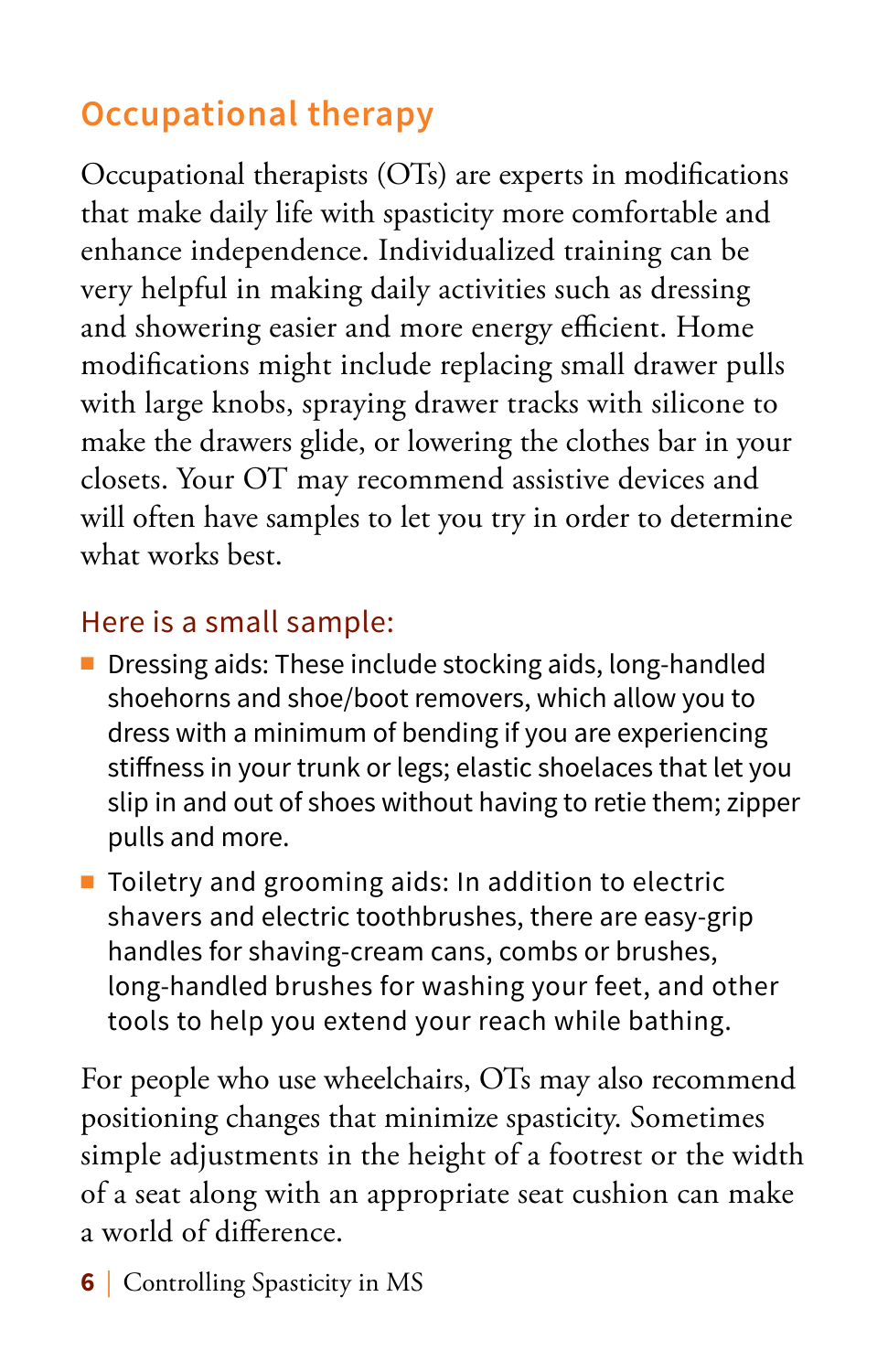OTs can also develop exercise programs for your hands and arms, and may recommend splints that position the hands to enhance function and preserve joint mobility.

#### **Medication**

Along with other treatments, medications may be used to help you manage spasticity and enhance your quality of life. If you are prescribed medication, you will work closely with your healthcare provider to find the dose that is most effective.

The National MS Society's website lists common symptoms of MS and the medications used to treat those symptoms. To learn more about medications used to treat spasticity, visit **nationalMSsociety.org/ Treating-MS/Medications**.

## **Orthotic devices**

Orthotic devices (such as braces and splints) maintain the leg in a more normal position, which makes it easier to move around or get into a more comfortable position. These devices should be fitted by a professional. A common example is the ankle-foot orthosis (AFO), which places the ankle in a better alignment. Although many drugstores and catalogs offer them over-the-counter, ill-fitting devices can aggravate spasticity and cause pressure sores or pain. Therapists can direct you to the best options and teach you how to use orthotics.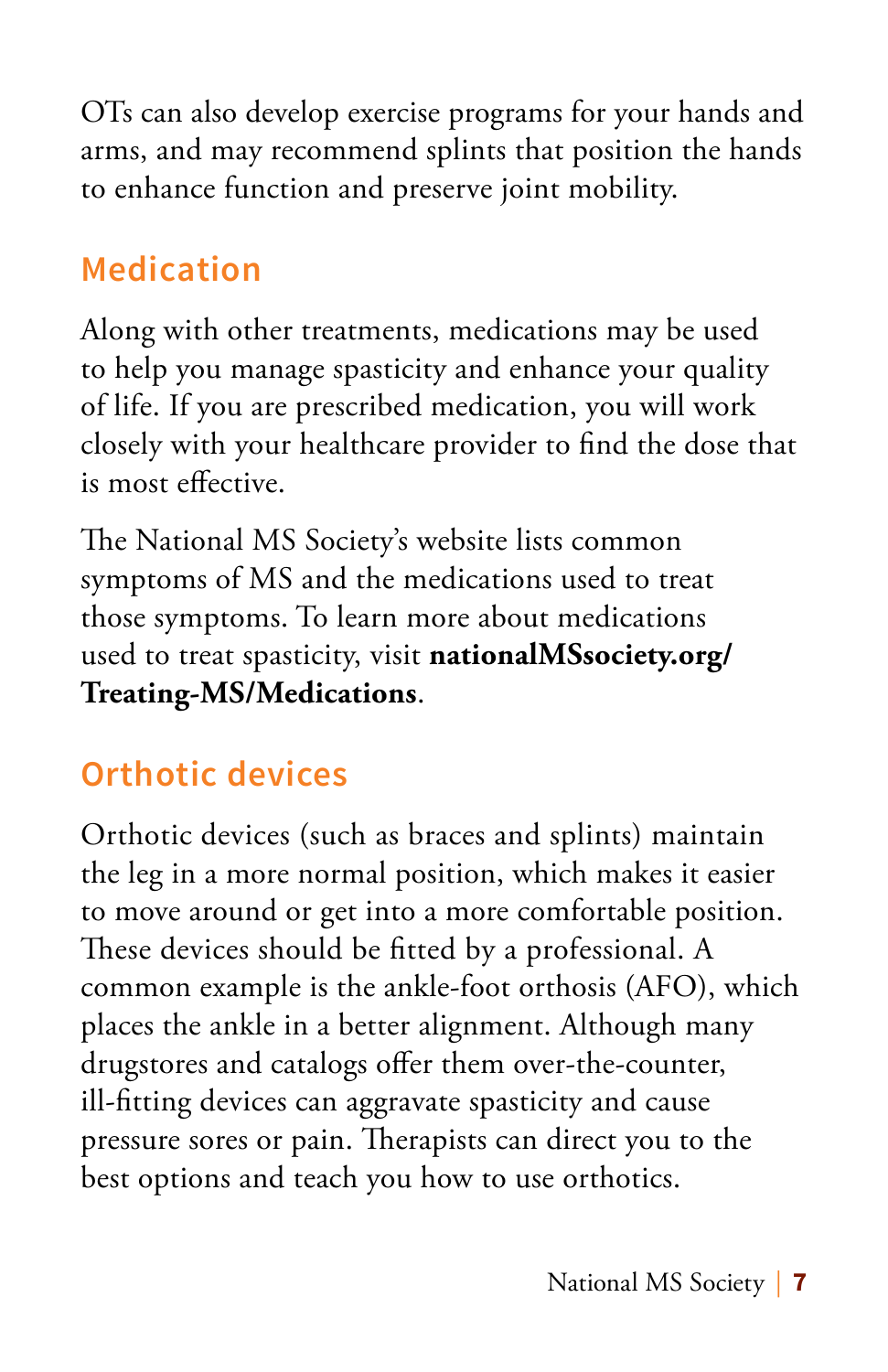## **Self-help**

#### Effective self-help means:

- $\blacksquare$  Make sure that an appropriate exercise program is a regular part of your routine. The National MS Society's illustrated booklets, **Stretching for People with MS** and **Stretching with a Helper for People with MS** include exercises specifically for spasticity. Ask your healthcare provider for recommendations to meet your individual needs.
- $\blacksquare$  Explore relaxation techniques such as progressive muscle relaxation, yoga, meditation or deep-breathing exercises.
- **n** If your healthcare provider agrees, explore massage. Massage can help relax muscles and enhance range of motion and may be helpful in preventing pressure sores. Massage should not be used if pressure sores or reddened areas of skin are present. The American Massage Therapy Association has a national locator service and can supply names of qualified therapists. Call 877-905-0577 or visit **amtamassage.org.**
- $\blacksquare$  Be patient but persistent through the adjustments in daily activities, the types and doses of medication, the type and timing of exercise, and the use of devices, gadgets and adaptations.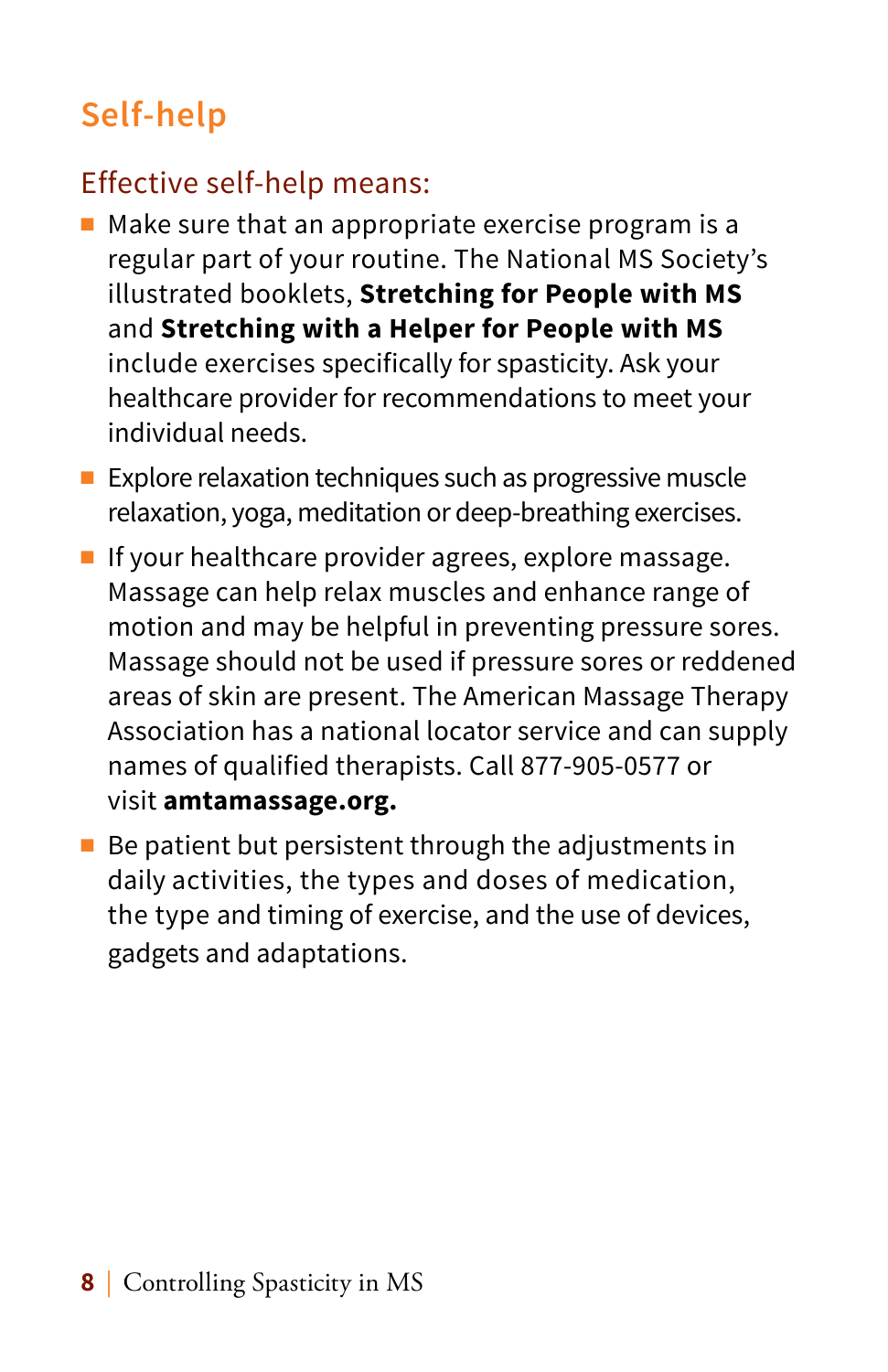## **Severe Spasticity**

If none of the treatments discussed above have helped, surgery might be recommended. Surgical intervention is often not necessary and is only undertaken after serious consideration and for the most difficult cases of spasticity. The most effective way to avoid the need for surgery is to identify and address spasticity when it begins and continue to manage it over time.